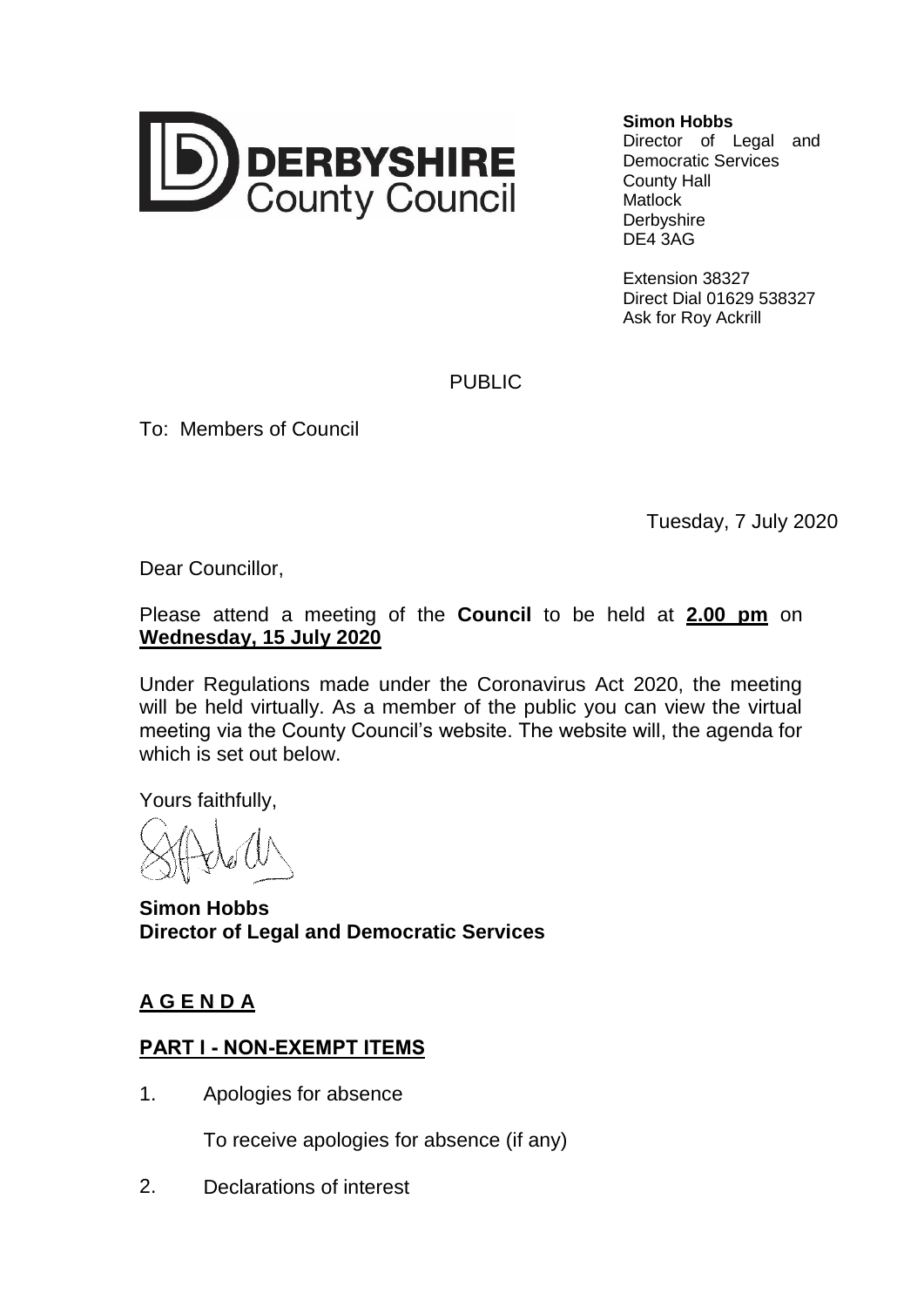To receive declarations of interest (if any)

- 3. Chairman of the County Council's announcements
- 4. Minutes (Pages 1 22)

To confirm the minutes of the meeting of the Council held on 17 June 2020

5. Report of the Leader of the Council

To consider the report of the Leader of the Council

6. Public questions

To consider public questions (if any)

7. Petitions

To receive petitions (if any)

8. To receive questions from Elected Members

To consider reports on the following:

- 9 (a) Council Plan Refresh 2020-21 Executive Director Commissioning, Communities and Policy (Pages 23 - 58)
- 9 (b) Departmental Service Plans 2017-2021 (2020-21 Update) Executive Director Commissioning, Communities and Policy (Pages 59 - 238)
- 9 (c) Updates to the Constitution Director of Legal Services and Monitoring Officer (Pages 239 - 248)
- 9 (d) Local Government Association Consultation on a Model Code of Conduct for Elected Members - Director of Legal Services and Monitoring Officer (Pages 249 - 264)
- 9 (e) Report of the Chairman of the Governance, Ethics and Standards Committee (Formerly known as the Standards Committee) for the Years 2018-19 and 2019-20 - Director of Legal Services and Monitoring Officer (Pages 265 - 272)

## **PART II - EXEMPT ITEMS**

10. Declarations of Interest

To receive declarations of interest (if any)